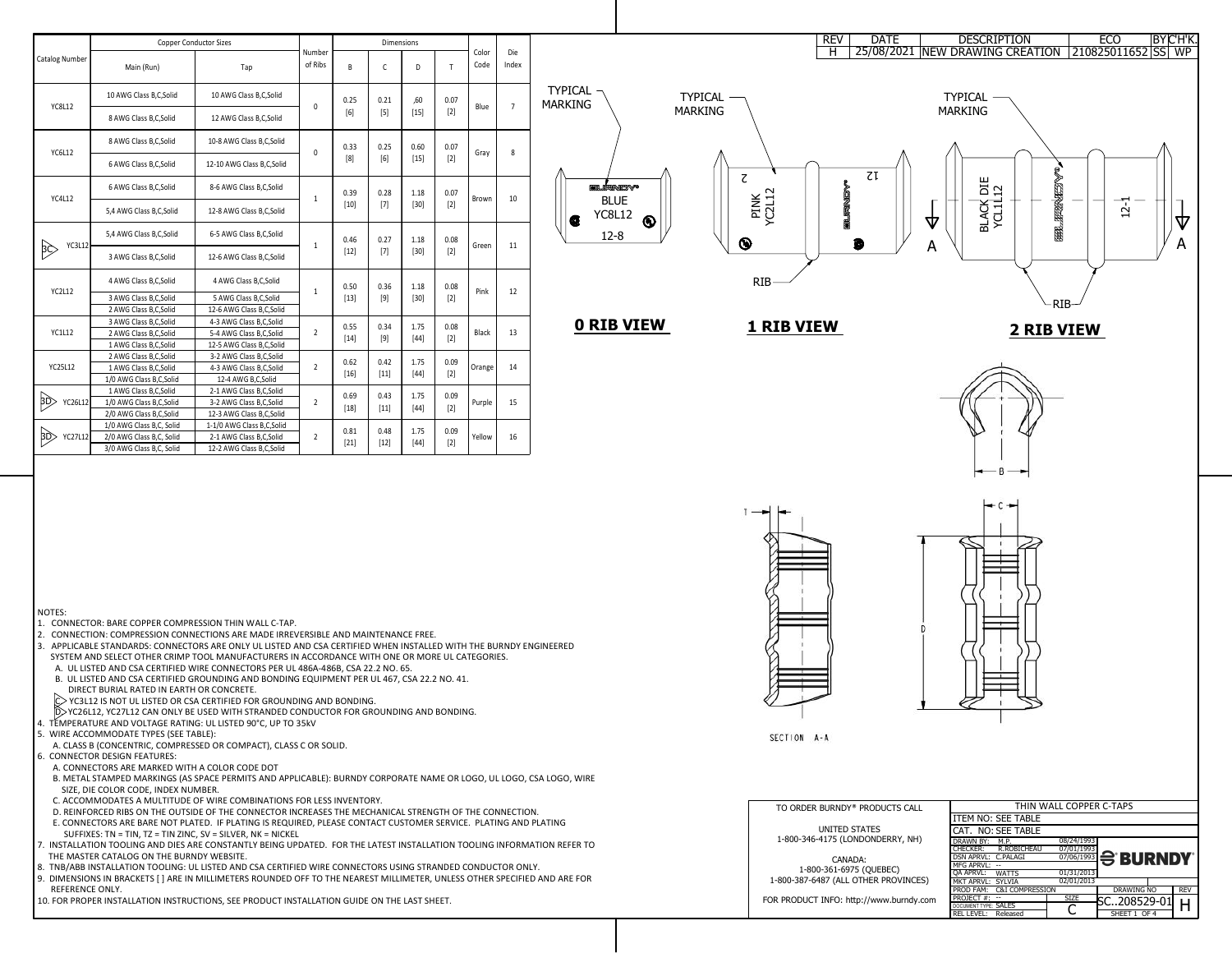|                       |               | <b>Burndy Installation Tooling (# Crimps)</b> |                      |                                                   |                          |                   | <b>Burndy Installation Tooling (# Crimps)</b> |                              |                                    |                                                   |                         |  |
|-----------------------|---------------|-----------------------------------------------|----------------------|---------------------------------------------------|--------------------------|-------------------|-----------------------------------------------|------------------------------|------------------------------------|---------------------------------------------------|-------------------------|--|
| <b>Catalog Number</b> | Color<br>Code | <b>Die</b><br>Index<br><b>Number</b>          | <b>No</b><br>of Ribs | Y1MRTC<br><b>Y122CMR</b>                          | MD6 and<br>MD7<br>Series | Catalog<br>Number | Die<br>Index<br><b>Number</b>                 | 600,<br>500<br><b>Series</b> | 750, 35<br><b>Series</b><br>U-Dies | <b>46 Series</b><br>Use<br>PUADPT1<br>with U Dies | Wire<br>Strip<br>Length |  |
| <b>YC8L12</b>         | <b>Blue</b>   | $\overline{7}$                                | $\overline{0}$       | 1 Crimp                                           | W5CVT(1)                 | <b>YC8L12</b>     |                                               |                              | $\overline{\phantom{m}}$           |                                                   | 5/8"                    |  |
| <b>YC6L12</b>         | Gray          | 8                                             | $\mathbf{0}$         | 2 Crimps                                          | W4CVT(1)                 | <b>YC6L12</b>     |                                               | --                           | $\overline{\phantom{m}}$           | $\overline{\phantom{m}}$                          | 5/8"                    |  |
| <b>YC4L12</b>         | Brown         | 10                                            | $\mathbf{1}$         | 2 Crimps                                          | W2CVT(2)                 | <b>YC4L12</b>     | 10M                                           | WC4(1)                       | UC4(1)                             | UC4(1)                                            | $1 - 3/16"$             |  |
| <b>YC3L12</b>         | Green         | 11                                            | $\mathbf{1}$         | $\overline{\phantom{m}}$                          | W1CVT(2)                 | <b>YC3L12</b>     |                                               | --                           | $\overline{\phantom{m}}$           | $\overline{\phantom{m}}$                          | $1 - 3/16"$             |  |
| <b>YC2L12</b>         | Pink          | 12                                            | $\mathbf{1}$         | $\overline{\phantom{m}}$ $\overline{\phantom{m}}$ | W25VT (2)                | <b>YC2L12</b>     | 12M                                           | WC2(1)                       | UC2(1)                             | UC2(1)                                            | $1 - 3/16"$             |  |
| <b>YC1L12</b>         | <b>Black</b>  | 13                                            | 2 <sup>1</sup>       | $\overline{\phantom{a}}$ .                        | W26VT (3)                | <b>YC1L12</b>     | 13M                                           | WC1(2)                       | UC1(1)                             | UC1(1)                                            | $1 - 13/16"$            |  |
| <b>YC25L12</b>        | Orange        | 14                                            | $\overline{2}$       | $\mathord{\hspace{1pt}\text{--}\hspace{1pt}}$     | W27VT (3)                | <b>YC25L12</b>    | 14M                                           | WC25(2)                      | UC25(1)                            | UC25(1)                                           | $1-13/16"$              |  |
| <b>YC26L12</b>        | Purple        | 15                                            | $2 \overline{ }$     | $\overline{\phantom{m}}$                          | W28VT (3)                | <b>YC26L12</b>    | $\overline{\phantom{a}}$                      | --                           | $\qquad \qquad -$                  | $\qquad \qquad -$                                 | $1 - 13/16"$            |  |
| <b>YC27L12</b>        | Yellow        | 16                                            | 2 <sup>1</sup>       | $\overline{\phantom{a}}$                          | W29VT (3)                | <b>YC27L12</b>    | $\qquad \qquad -$                             | --                           | $\overline{\phantom{m}}$           | $\overline{\phantom{m}}$                          | $1 - 13/16"$            |  |

|   |           | TO ORDER BURNDY® PRODUCTS CALL          | THIN WALL COPPER C-TAPS        |             |                    |            |  |  |  |  |
|---|-----------|-----------------------------------------|--------------------------------|-------------|--------------------|------------|--|--|--|--|
|   |           |                                         | ITEM NO: SEE TABLE             |             |                    |            |  |  |  |  |
|   |           | UNITED STATES                           | CAT. NO: SEE TABLE             |             |                    |            |  |  |  |  |
|   |           | 1-800-346-4175 (LONDONDERRY, NH)        | DRAWN BY:<br>M.P.              | 08/24/1993  |                    |            |  |  |  |  |
|   |           |                                         | R.ROBICHEAU<br><b>CHECKER:</b> | 07/01/1993  |                    |            |  |  |  |  |
|   |           | CANADA:                                 | DSN APRVL: C.PALAGI            | 07/06/1993  | $\bigoplus$ BURNDY |            |  |  |  |  |
|   |           |                                         | MFG APRVL: --                  |             |                    |            |  |  |  |  |
|   |           | 1-800-361-6975 (QUEBEC)                 | QA APRVL:<br><b>WATTS</b>      | 01/31/2013  |                    |            |  |  |  |  |
|   |           | 1-800-387-6487 (ALL OTHER PROVINCES)    | MKT APRVL: SYLVIA              | 02/01/2013  |                    |            |  |  |  |  |
|   |           |                                         | C&I COMPRESSION<br>PROD FAM:   |             | DRAWING NO         | <b>REV</b> |  |  |  |  |
|   | C'H'K.    | FOR PRODUCT INFO: http://www.burndy.com | $PROJECT #: -$                 | <b>SIZE</b> | SC208529-01        |            |  |  |  |  |
| S | <b>WP</b> |                                         | DOCUMENT TYPE: SALES           |             |                    |            |  |  |  |  |
|   |           |                                         | rel Level:<br>Released         |             | SHEET 2 OF 4       |            |  |  |  |  |

| <b>REV</b> | $\triangle$ AT | <b>DESCRIPTION</b>           | FCC<br>◡     | DV |    |
|------------|----------------|------------------------------|--------------|----|----|
|            | 25/08/2021     | <b>INEW DRAWING CREATION</b> | 210825011652 |    | WF |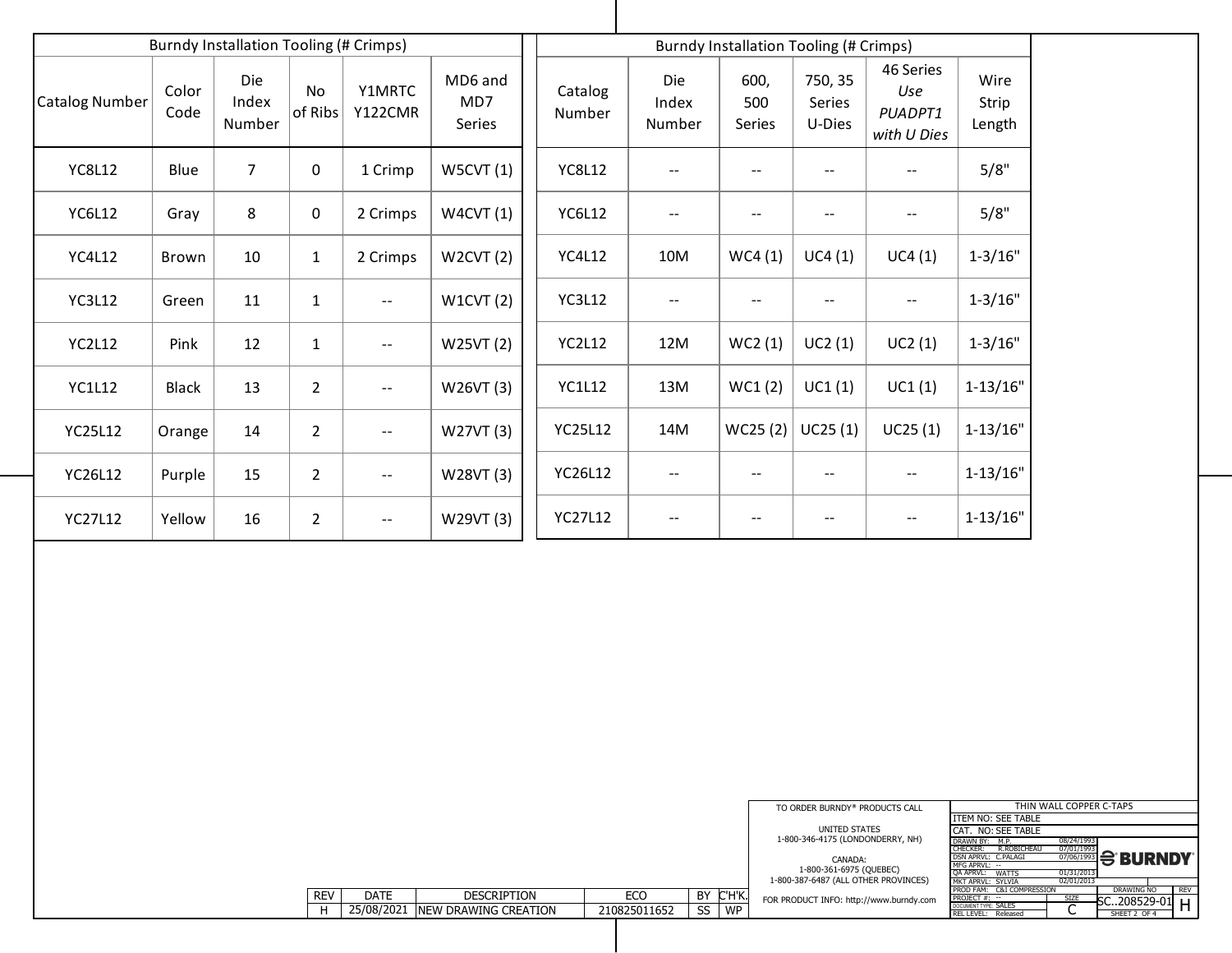| T&B/ABB Installation Tooling (# Crimps) |               |                        |                      |                          |                                             |           |                                                                                                                                                         |                       |                         | REV | <b>DATE</b>                                                                                                           | <b>DESCRIPTION</b>                                                                                                               | ECO                                                                                                             | $BY$ C'H'K. |
|-----------------------------------------|---------------|------------------------|----------------------|--------------------------|---------------------------------------------|-----------|---------------------------------------------------------------------------------------------------------------------------------------------------------|-----------------------|-------------------------|-----|-----------------------------------------------------------------------------------------------------------------------|----------------------------------------------------------------------------------------------------------------------------------|-----------------------------------------------------------------------------------------------------------------|-------------|
| Catalog<br>Number                       | Color<br>Code | Die<br>Index<br>Number | <b>No</b><br>of Ribs | TBM20S                   | TBM41E<br>TBM45S<br>TBM21E<br><b>TBM25S</b> | TBM5S     | TMB6S                                                                                                                                                   | TBM8S                 | Wire<br>Strip<br>Length | H   | 25/08/2021                                                                                                            | NEW DRAWING CREATION                                                                                                             | 210825011652                                                                                                    | $ SS $ WP   |
| <b>YC8L12</b>                           | Blue          | 7 <sup>1</sup>         | $\overline{0}$       | Blue $(1)$               | <b>Blue (2)</b>                             | 13454 (1) | 13475(1)<br>13477(1)                                                                                                                                    | 13461(1)              | 5/8"                    |     |                                                                                                                       |                                                                                                                                  |                                                                                                                 |             |
| <b>YC6L12</b>                           | Gray          | 8                      | $\overline{0}$       | Gray $(2)$               | Gray (2)                                    | 13454(1)  | 13475(1)<br>13477(1)                                                                                                                                    | 13461(1)              | 5/8"                    |     |                                                                                                                       |                                                                                                                                  |                                                                                                                 |             |
| <b>YC4L12</b>                           | Brown         | 10                     | $\mathbf{1}$         |                          | Brown (2) Brown (2) 13454 (2)               |           | 13475(2)<br>13477(2)                                                                                                                                    | 13461(2)              | $1 - 3/16"$             |     |                                                                                                                       |                                                                                                                                  |                                                                                                                 |             |
| <b>YC3L12</b>                           | Green         | 11                     | $\mathbf{1}$         | $--$                     | Green $(2)$                                 | 13455 (2) | 13475(2)<br>13477(2)                                                                                                                                    | 13462(2)              | $1 - 3/16"$             |     |                                                                                                                       |                                                                                                                                  |                                                                                                                 |             |
| <b>YC2L12</b>                           | Pink          | 12                     | $\perp$              | $\qquad \qquad -$        | $--$                                        | 13455(2)  | 13475(2)<br>13477(2)                                                                                                                                    | 13462(2)              | $1 - 3/16"$             |     |                                                                                                                       |                                                                                                                                  |                                                                                                                 |             |
| <b>YC1L12</b>                           | <b>Black</b>  | 13                     | $2\overline{ }$      | $\overline{\phantom{m}}$ | $--$                                        | 13455(3)  | 13475 (3)<br>13477(3)                                                                                                                                   | $13462(3)$ 1-13/16"   |                         |     |                                                                                                                       |                                                                                                                                  |                                                                                                                 |             |
| <b>YC25L12</b>                          | Orange        | 14                     | $2\overline{ }$      | $--$                     | $--$                                        | 13455(3)  | 13475 (3)<br>13477(3)                                                                                                                                   | 13462(3)              | $\vert$ 1-13/16"        |     |                                                                                                                       |                                                                                                                                  |                                                                                                                 |             |
| <b>YC26L12</b>                          | Purple        | 15                     | $2\overline{ }$      | $\overline{\phantom{a}}$ | <b>.</b>                                    | 13455(3)  | 13475(3)<br>13477(3)                                                                                                                                    | $13463(3)$   1-13/16" |                         |     |                                                                                                                       |                                                                                                                                  |                                                                                                                 |             |
| <b>YC27L12</b>                          | Yellow        | 16                     | $\overline{2}$       | $- -$                    | <b>.</b>                                    | 13455(3)  | 13475(3)<br>13477(3)                                                                                                                                    | $13463(3)$   1-13/16" |                         |     |                                                                                                                       |                                                                                                                                  |                                                                                                                 |             |
|                                         |               |                        |                      |                          |                                             |           |                                                                                                                                                         |                       |                         |     |                                                                                                                       |                                                                                                                                  |                                                                                                                 |             |
|                                         |               |                        |                      |                          |                                             |           |                                                                                                                                                         |                       |                         |     | TO ORDER BURNDY <sup>®</sup> PRODUCTS CALL<br>UNITED STATES                                                           | <b>ITEM NO: SEE TABLE</b><br>CAT. NO: SEE TABLE                                                                                  | THIN WALL COPPER C-TAPS                                                                                         |             |
|                                         |               |                        |                      |                          |                                             |           | 1. UL LISTED AND CSA CERTIFIED WIRE CONNECTORS PER UL 486A-486B, CSA 22.2 NO.65, USING THE TNB/ABB TOOOLING LISTED ABOVE. STRANDED CONDUCTOR SIZES ONLY |                       |                         |     | 1-800-346-4175 (LONDONDERRY, NH)<br><b>CANADA:</b><br>1-800-361-6975 (QUEBEC)<br>1-800-387-6487 (ALL OTHER PROVINCES) | DRAWN BY: M.P.<br>R.ROBICHEAU<br><b>CHECKER:</b><br>DSN APRVL: C.PALAGI<br>MFG APRVL: --<br>QA APRVL: WATTS<br>MKT APRVL: SYLVIA | 08/24/1993<br>07/01/1993<br>$\frac{67/06/1993}{07/06/1993}$ $\ominus$ <b>BURNDY</b><br>01/31/2013<br>02/01/2013 |             |
| PER THE TABLE ON SHEET 1.               |               |                        |                      |                          |                                             |           |                                                                                                                                                         |                       |                         |     | FOR PRODUCT INFO: http://www.burndy.com                                                                               | PROD FAM: C&I COMPRESSION<br>PROJECT $#:$ --<br>DOCUMENT TYPE: SALES<br>REL LEVEL: Released                                      | <b>DRAWING NO</b><br><b>SIZE</b><br>$-$ SC208529-01 H <sup>J</sup><br>$\Gamma$<br>U<br>SHEET 3 OF 4             | REV         |